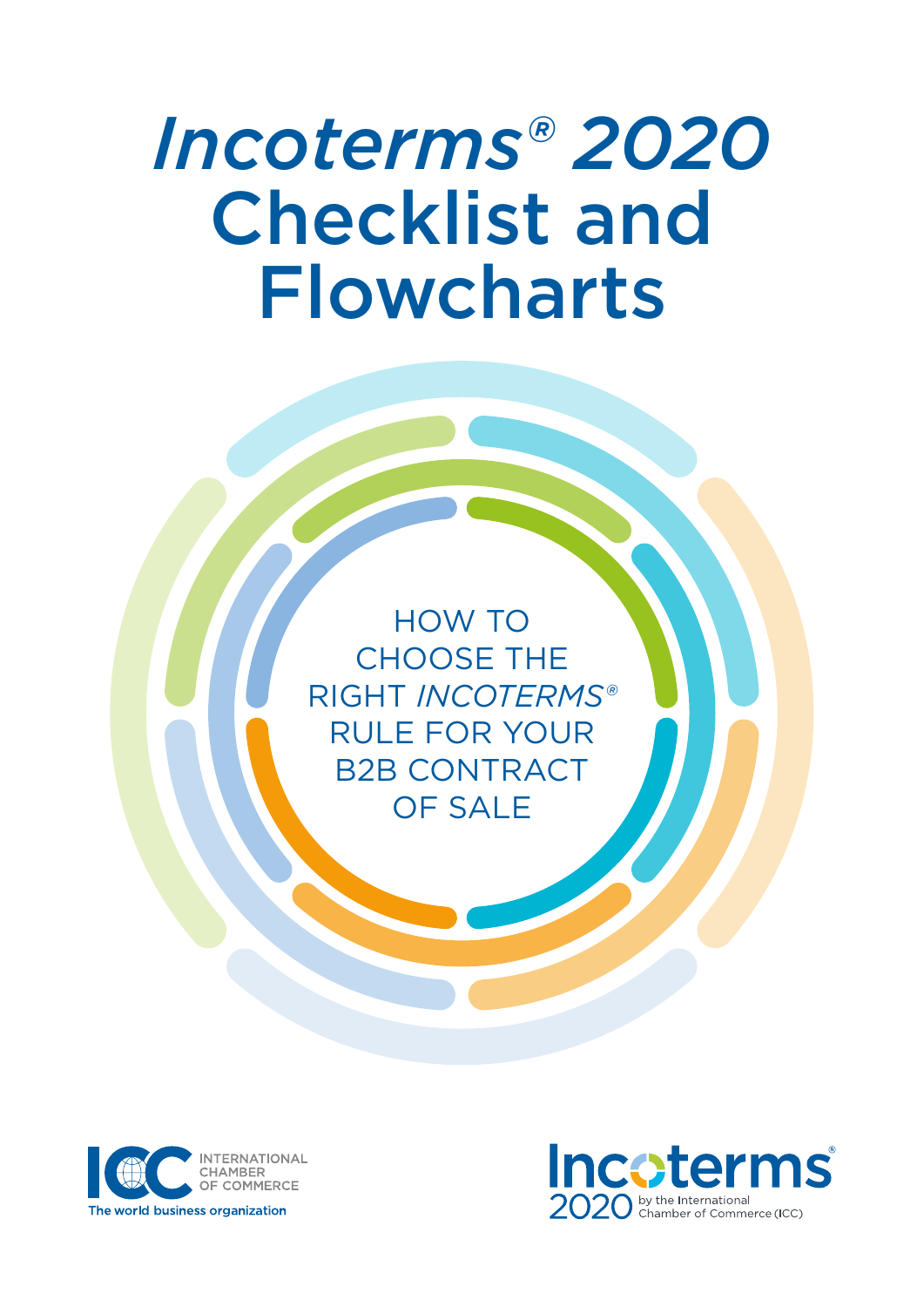#### Incoterms® 2020 Checklist and Flowcharts

© 2022 International Chamber of Commerce

All rights reserved.

ICC holds all copyright and other intellectual property rights in this work.

No part of this work may be reproduced, distributed, transmitted, translated or adapted in any form or by any means, except as permitted by law, without the written permission of ICC.

Permission can be requested from ICC through [publications@iccwbo.org](mailto:publications@iccwbo.org)

International Chamber of Commerce (ICC) Publications Department 33-43 avenue du Président Wilson 75116 Paris France ICC Publication No. PUB817E

ISBN: 978-92-842-0626-1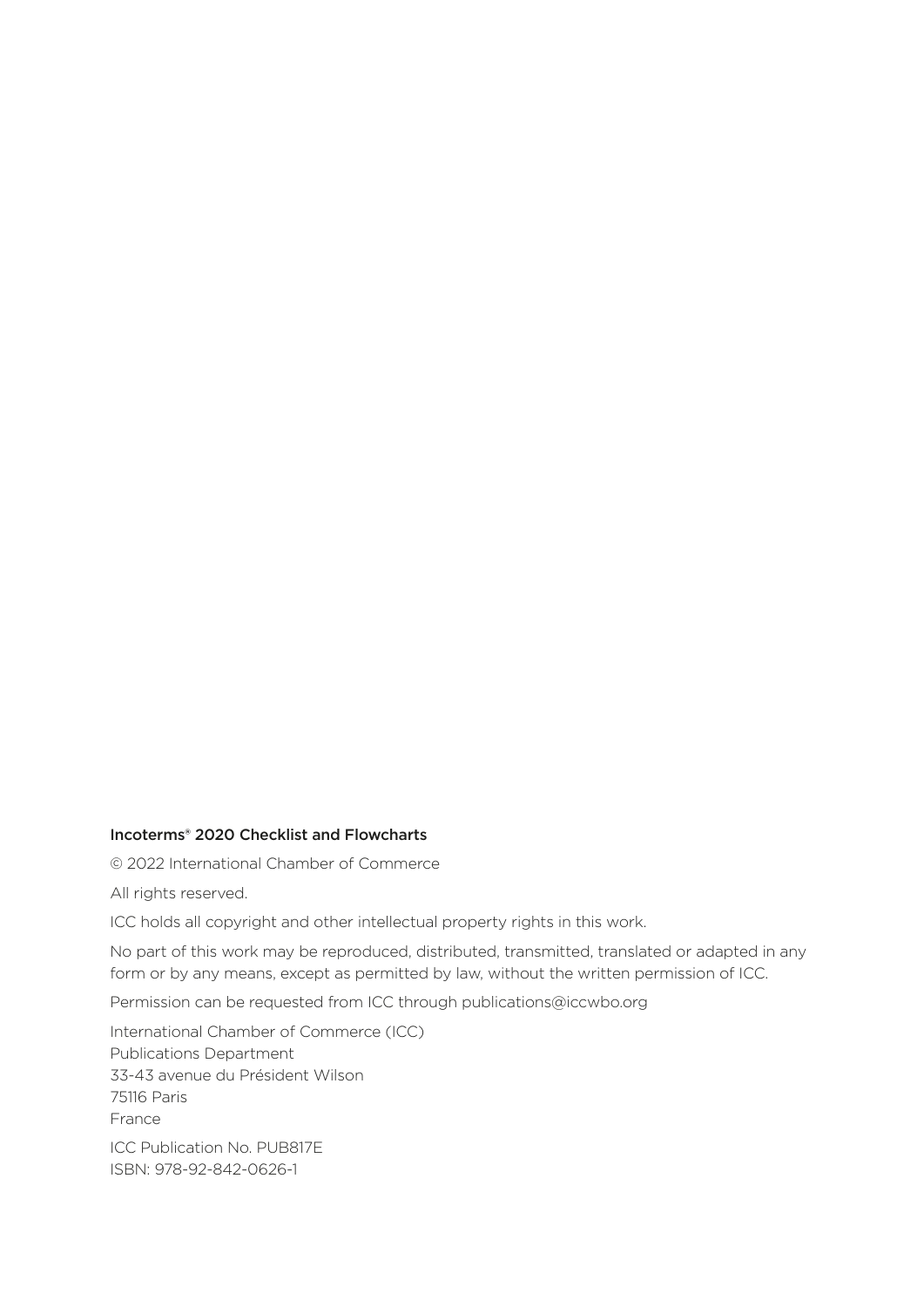# **CONTENTS**

| HOW DOES ONE CHOOSE THE RIGHT INCOTERMS® RULE?<br>4                 |
|---------------------------------------------------------------------|
|                                                                     |
| SAMPLE INCOTERMS® 2020 DECISION FLOWCHARTS.<br>7                    |
| <b>Incoterms<sup>®</sup> 2020</b> Flowchart-Seller's Point of View  |
| Graphic Flowchart-Seller's Point of View9                           |
| <b>Incoterms<sup>®</sup> 2020</b> Flowchart-Buyer's Point of View10 |
|                                                                     |
| Incoterms <sup>®</sup> 2020 Publications and Resources.  13         |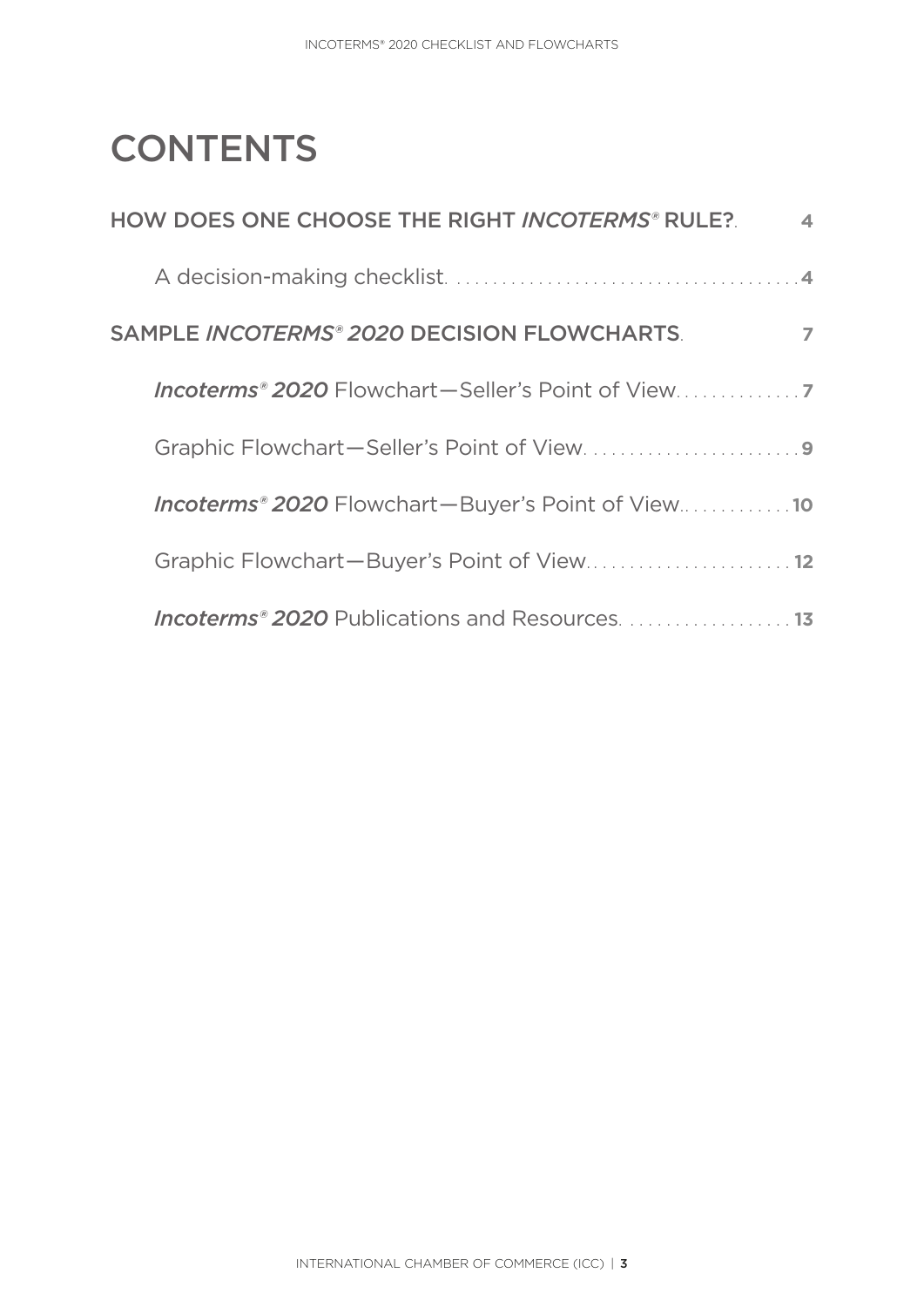# <span id="page-3-0"></span>HOW DOES ONE CHOOSE THE RIGHT *INCOTERMS®* RULE?

# A DECISION-MAKING CHECKLIST

Perhaps the most important question concerning the Incoterms® rules is, which Incoterms® rule should my company choose in a given case?

How do I choose an Incoterms® rule? How do I know if my counterparty's choice is good for me?

These are the crucial questions that face not only the beginning exporter or importer, but also the experienced trader. Whenever the trader has to deal with a new type of sale, an unfamiliar party, an unknown transport provider, or some other source of uncertainty, it is important to consider wisely the choice of Incoterms® rule.

In all international sales negotiations, the overall commercial context and the relative bargaining power of the parties will determine many of the issues covered by the Incoterms® rules. Some of the following basic principles, 'rules of thumb', and common notions are worth noting (they are by no means the only possible cost considerations):

- **1.** Many disputes arise concerning payment of loading or unloading charges, charges arising from handling the goods in terminals, container rental charges, and/or customs processing charges. This happens even when the parties have clearly chosen a particular Incoterms® rule, because in some cases the Incoterms® rule is quite general. Why not just make a checklist of such potentially troublesome issues and clarify them systematically with your counterparties? If necessary, include language in your contract in addition to the chosen Incoterms® rule so that it is clear that you have a particular allocation in mind that is more detailed than the basic requirements set out in the chosen Incoterms® rule (e.g., 'FOB Baltimore Port, stowed and trimmed').
- **2.** Many small or beginning exporters like to quote EXW (Ex Works) because they perceive that it requires the least amount of knowledge of export procedures, and the least work. This is basically accurate, but there are a number of concerns about using EXW in international transactions (see the Explanatory for EXW in the text of the Incoterms® 2020 rules (ICC Publication No. 723E)) and exporters are well advised to consider using EXW, if at all, only for domestic sales. Moreover, if an exporter limits itself to agreeing to sales using only one Incoterms® rule, he or she may miss opportunities for sales in those cases where the buyer insists on other Incoterms® rules, such as FCA, CIP or DAP. So it is important for even small exporters to understand the full range of Incoterms® rules, because someday they may be called for. Moreover, even small exporters usually have access to the services of a freight forwarder or a transport carrier. These transport service providers can often counsel the small trader on how to choose amongst the different Incoterms® rules, and they may then also offer the services associated with fulfilling the trader's transport obligations under the given Incoterms® rule. However, to delegate such responsibilities to the freight forwarder intentionally, it is preferable for the trader to have a good general understanding of the Incoterms® rules. The same kind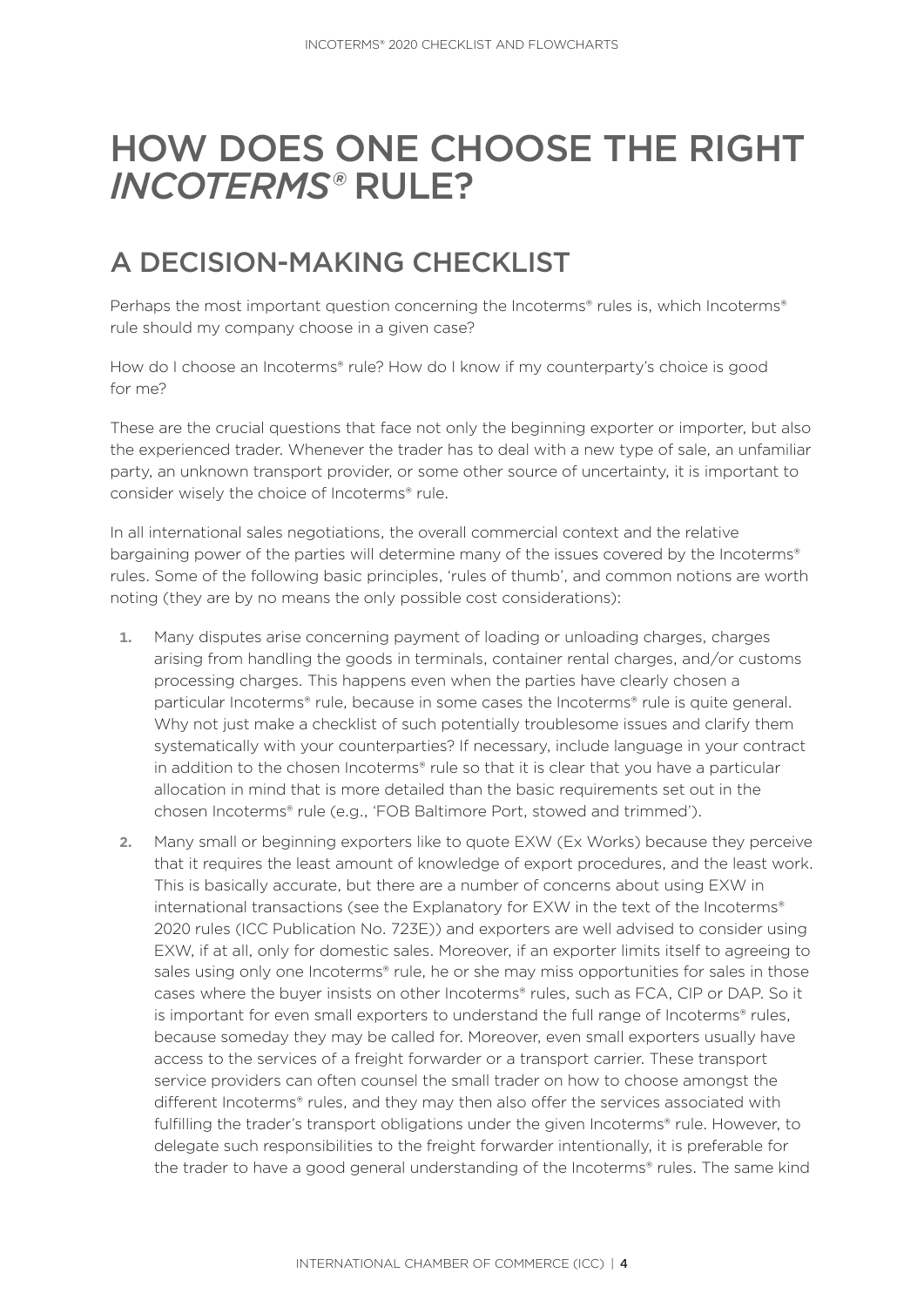of thinking applies to small importers who believe that they should only buy DDP, since it requires the fewest obligations on their part; they may be right, but there are many opportunities for complications in transactions using DDP (see the Explanatory Note for DDP in the text of the Incoterms® 2020 rules (ICC Publication No. 723E)), so a thorough knowledge of all Incoterms® rules is still necessary.

- **3.** The Incoterms<sup>®</sup> rule chosen will vary primarily according to whether it is the seller or the buyer who has to effect the main transport. The first practical issue is therefore: Who wants or proposes to take care of transport? Who can obtain the cheapest transport rates? There is a strong economic argument in favour of allocating the larger portion of transport duties to whichever of the parties can obtain the cheapest or most efficient transport services.
- **4.**  The next practical issue is to consider at what point risk will transfer from the seller to the buyer. If you are the seller, you would like to transfer this risk as soon as possible; you can do this to some extent with EXW, FCA, FOB, CFR, CIF, CPT and CIP, depending on which point you choose as the named delivery point. If you are the buyer, conversely, you might wish to accept no risk at all for the goods until they are safely in your possession; then your preference would be for the D family of Incoterms® rules, DAP, DPU and DDP. The actual choice, again, will depend on the entire commercial context, as well as on the relative interests and bargaining power of the parties.
- **5.** Does the choice of an Incoterms<sup>®</sup> rule require you to effect customs formalities or pay duties in a foreign country? If so, you had better check to make sure you know what will be required of you. It might be advisable to ask for a clause allowing you timeextensions and force majeure termination if there are customs problems.
- **6.** As an exporter, would you like to earn money by charging a commission for arranging transport services? If so, you may wish to choose an Incoterms® rule that places a lot of transport responsibilities on the seller (such as the 'C' and 'D' families of rules), so that you can then earn revenues on the provision of these services. Even if you do not want to earn money on transport, if you are able to find or organize cheaper transport than your buyer or your competitors, it may be to your advantage to quote 'C' or 'D' rules, because your total offer will then be cheaper and more competitively priced.
- **7.** As the parties execute their various contractual tasks, some form of either electronic or hard copy documents may be required in addition to the commercial invoice. The parties' various responsibilities, the nature of the goods, applicable trade practices and government regulations may require some of the following documents in hard copy or electronic form.
	- ▶ Proof of export
	- ▶ Proof of arrival at a named consignee (for items subject to enhanced export control)
	- **>** Phytosanitary certification
	- Clean report of findings (for pre-shipment inspection requirements)
	- $\blacktriangleright$  Consular documentation
	- $\triangleright$  Origin certification
	- ▶ Proof of insurance
	- **Verified Gross Mass (for seaborne full container shipments)**
	- $\triangleright$  Transport documentation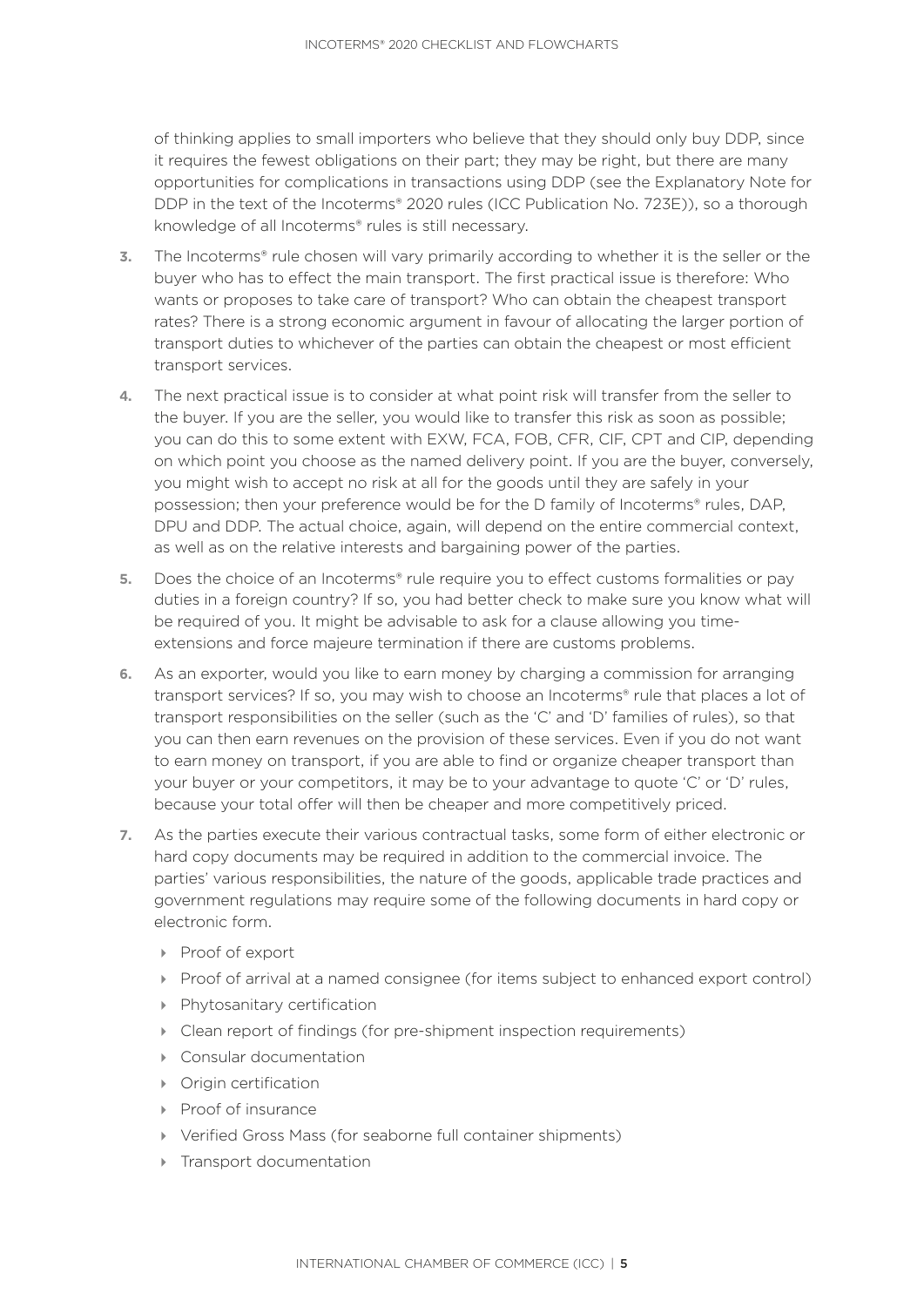Carrier selection and its resulting transport documentation can be an important consideration with such payment terms as letters of credit or documentary collections. The FCA Incoterms® 2020 rule provides a possible solution to bridge the difference between delivery and on-board transport documents frequently required by letters of credit covering vessel shipments.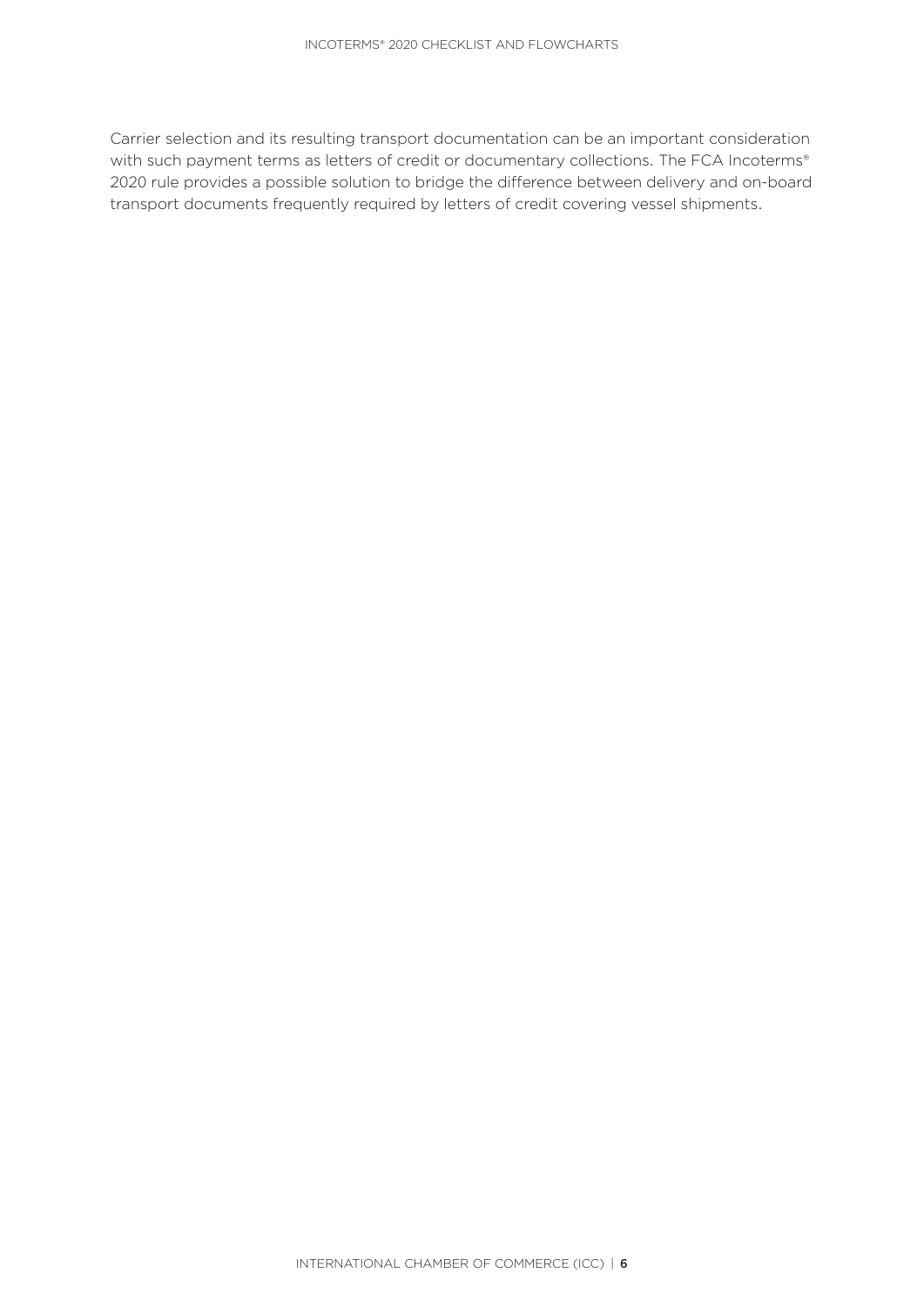# <span id="page-6-0"></span>SAMPLE *INCOTERMS® 2020* DECISION FLOWCHARTS

The following sample decision-making flowcharts regarding the choice of an Incoterms® 2020 rule will help you analyse possible choices of a rule for your contract of sale.

Note that any flowchart is by necessity very general and should be considered only as a starting point for thinking about which Incoterms® rule to choose. As noted in point 4 of the checklist above, in any given real-life transaction, there are a number of considerations particular to that deal that parties must factor in to their final decision on which Incoterms® 2020 rule to choose. A flowchart alone cannot provide the answer.

# Sample *Incoterms® 2020* Decision Flowchart  — Seller's Point of View

The following procedure is provided merely to give an example of an analysis that could lead a seller to choose one Incoterms® 2020 rule over another in a particular case. There are many possible flowcharts for the making of an Incoterms® 2020 decision, and the following are intended only as examples:

You are the SELLER and—

- **1.** You wish to sell directly from your factory or place of business. Are you willing to carry out export clearance formalities?
	- **a)** If No, choose EXW, which simply requires the seller to make the goods available to the buyer at the seller's factory or place of business. Note that EXW is suitable primarily for domestic trade. See possible difficulties in using EXW at the Explanatory Note in the text of the Incoterms® 2020 rules (ICC Publication No. 723E).
	- **b)** If Yes, you may use FCA, which in this case requires the seller to deliver the goods, by loading them onto the buyer's vehicle at the seller's premises and clearing them for export, if applicable.

If the above does not apply, go to:

**2.** You wish to deliver the goods in your country (or in any event prior to subsequent international transport) and you do not wish to include the cost of the main (international) transport in your quoted price. The Incoterms® 2020 rules you have available are the 'F' or 'free' rules: FCA, FAS, FOB.

(Note that FAS and FOB may be used only for maritime transport, whereas FCA may be used for any kind of transport, including multimodal.)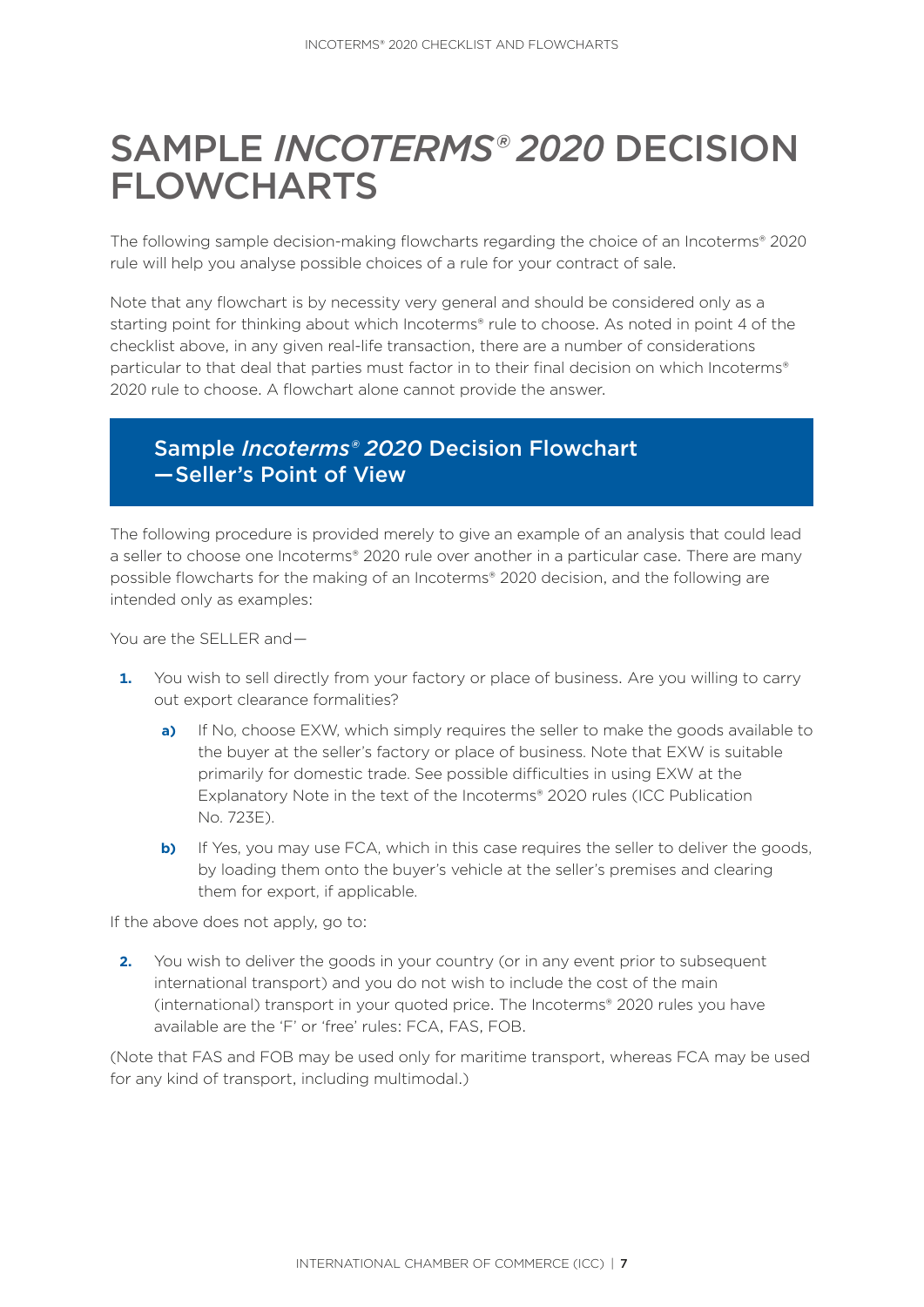- **a)** If the goods are to travel in containers or by multimodal transport, or if delivery is to be made to an inland or port terminal, choose FCA. The goods are delivered to the first carrier engaged by the buyer, either at seller's premises or at a transport terminal.
- **b)** If the goods are to be delivered alongside the ship, choose FAS (any export clearance is the seller's responsibility).
- **c)** If the goods are general cargo or bulk commodities to be loaded onboard a vessel (or are containers that will be loaded directly by seller in such a traditional fashion) or if for any other reason you wish to transfer risks and divide costs once the goods are onboard the ship, choose FOB.

If the above does not apply, go to:

- **1.** You wish to include the cost of main international transport in your quoted price. You must choose between 'C' and 'D' rules, which means you must decide whether you want the risk of loss to be transferred to the buyer upon shipment or only upon arrival.
	- **a)** 'Shipment' contract—you want the risk of loss to be transferred to the buyer at the time and place of delivery in the seller's country. Seller must choose a 'C' rule.
		- i) If shipment is containerized or multimodal, or delivery is to an inland or port terminal:
			- $\triangleright$  choose CPT if you do not want to include the cost of insurance in the quoted price;
			- $\triangleright$  choose CIP if you do want to include insurance with all risk cover.
		- ii) If shipment is of traditional commodities lifted onboard a ship, or you otherwise wish to divide risks once the goods are onboard the ship:
			- $\triangleright$  choose CFR if you do not want to include insurance;
			- $\triangleright$  choose CIF if you do want to include insurance.
	- **b)** 'Arrival' contract—you want to be entirely responsible for costs and risks up to delivery in the buyer's country (or your buyer has insisted upon such risk coverage):
		- i) choose DDP if you want to accept total responsibility up to delivery at the buyer's premises or the named delivery point, including import clearance, which may pose problems;
		- ii) choose DAP if you want to be responsible for costs and risks—NOT including the unloading of the goods at destination — but do not want to pay duties or be otherwise responsible for import customs formalities, or
		- iii) choose DPU if you want to be responsible for costs and risks including the cost of unloading the goods at destination, but do not want to pay duties or be otherwise responsible for import customs formalities.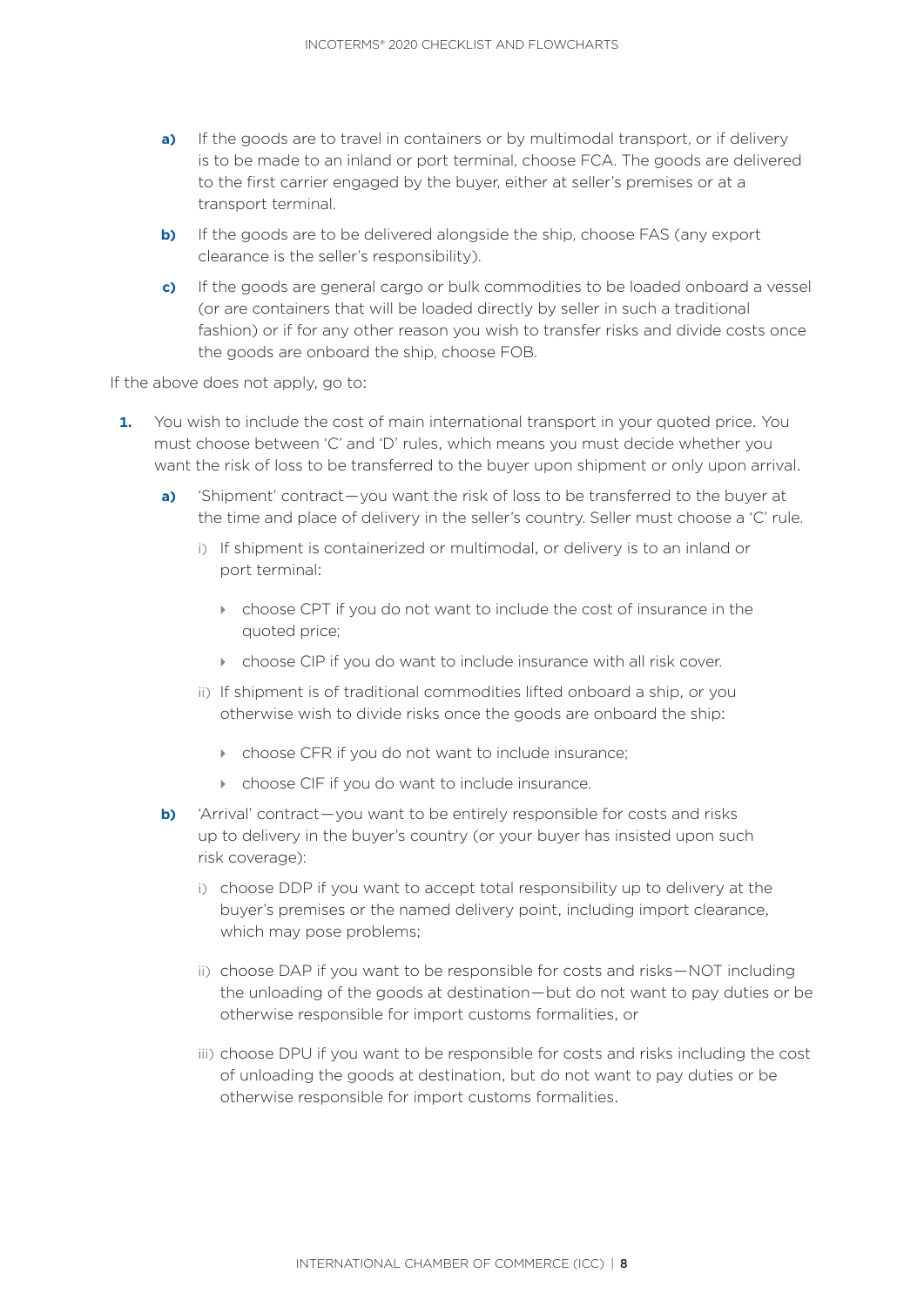#### **INCOTERMS® 2020 FLOWCHART—SELLER'S POINT OF VIEW INCOTERMS® 2020 CHECKLIST AND FLOWCHARTS**

<span id="page-8-0"></span>



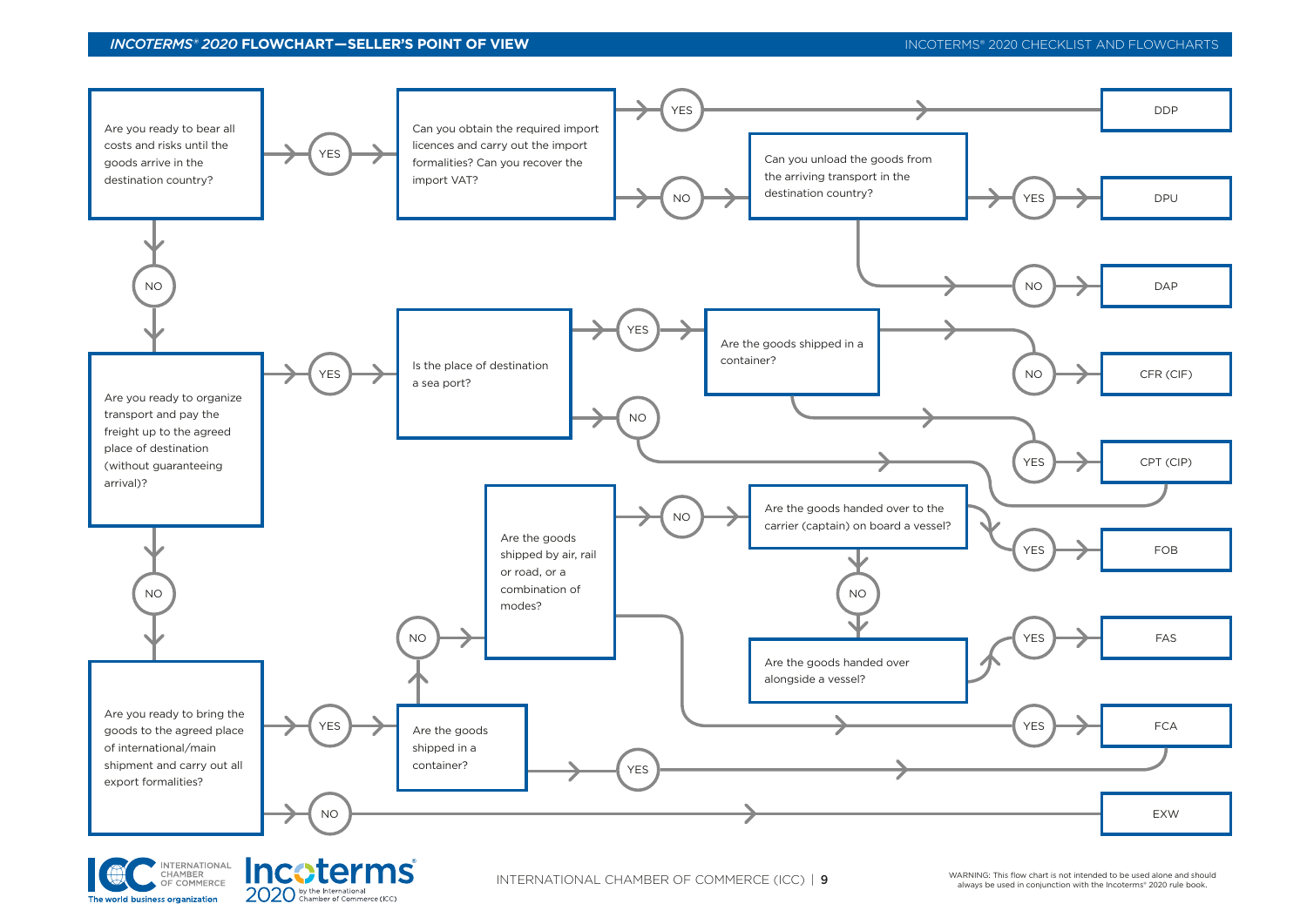## <span id="page-9-0"></span>SAMPLE *INCOTERMS® 2020* DECISION FLOWCHART  — BUYER'S POINT OF VIEW

You are the BUYER and-

**1.** You wish to receive the goods directly at your place of business or other point in the country of destination, and you are unwilling to accept any transport risks. You must choose an 'arrival' contract (see above).

Are you willing to carry out import clearance formalities?

- **a)** If No;
	- $\triangleright$  choose DDP, which gives the seller total responsibility up to delivery at the buyer's premises or the named delivery point if the shipment is containerized or multimodal, or delivery is to be made to an inland or port terminal. But note that practical realities may prevent a seller from being able to undertake import clearance, so choose this rule with caution. See the Explanatory Note for DDP in the text of the Incoterms® 2020 rules (ICC Publication No. 723E).
- **b)** If Yes, you may use:
	- i) DAP which imposes upon seller total transport responsibility and risk, except as regards import clearance formalities and duties, which are for the buyer's account. Note that DAP differs from DPU in that DAP does NOT require the seller to unload the goods at destination; or
	- ii) DPU, which imposes upon seller total transport responsibility and risk, except as regards import clearance formalities and duties, which are for the buyer's account. Note that DPU requires the seller to unload the goods at destination.

If the above does not apply, go to:

- **2.** You wish to purchase on the basis of a sale price that includes the cost of the international carriage of the goods, but you accept to bear the risks of such transport. The seller will pay export clearance formalities, whereas you will pay import clearance formalities. The costs of main (international) transport will be borne by the seller. Delivery of the goods takes place in the seller's country. The buyer must choose a 'C' rule.
	- **a)** If shipment is containerized or multimodal, or delivery is to an inland or port terminal:
		- i) choose CPT if you do not want the seller to pay for an insurance cover;
		- ii) choose CIP if you do want to include insurance costs for all risks cover (LMA/IUA Clauses A or similar) in the price paid by the seller.
	- **b)** If shipment is of traditional commodities lifted onboard a ship, or you otherwise wish to divide risks once the goods are onboard the ship:
		- i) choose CFR if you do not want the seller to pay for an insurance cover;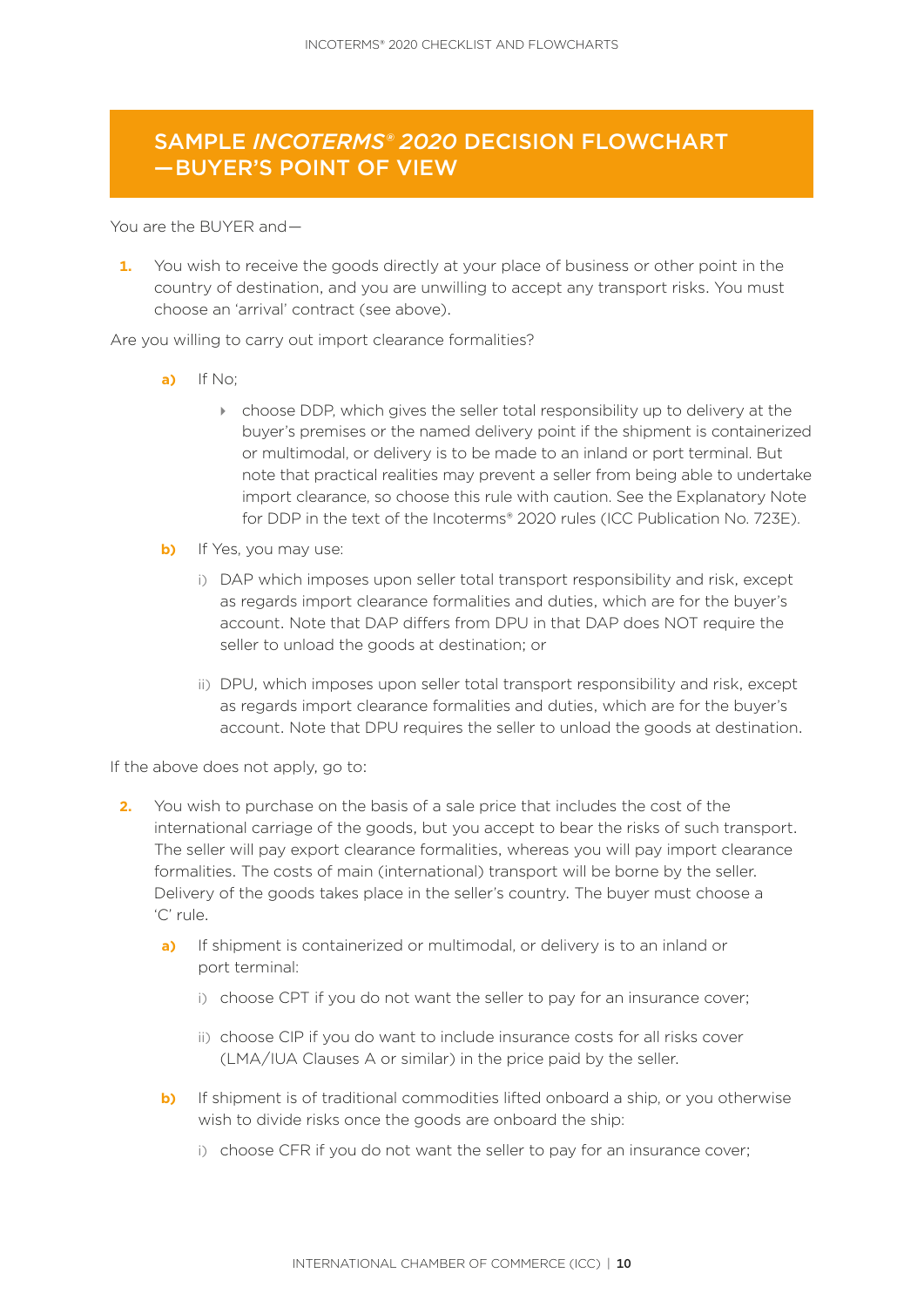ii) choose CIF if you do want to include insurance costs in the price paid by the seller. Note the seller's insurance obligation under CIF is limited to minimum cover (LMA/IUA Clauses C or similar).

If the above does not apply, go to:

- **3.** You accept to arrange and pay directly for the international carriage of the goods and also to bear the risks of such transport. The costs and risks of main (international) transport will be borne by the buyer. Delivery of the goods takes place in the seller's country. Buyer must choose an 'F' or 'free' rule.
	- **a)** If you are willing to be responsible only for import customs clearance, but not for export clearance:
		- i) choose FCA if the goods are to travel in containers or by multimodal transport, or if delivery is to be made to an inland or port terminal. The goods are delivered to the first carrier engaged by the buyer, either at seller's premises or at a transport terminal (any export clearance is the seller's responsibility);
		- ii) choose FAS if the goods are to be delivered alongside the ship (any export clearance is the seller's responsibility);
		- iii) choose FOB if the goods are general cargo or bulk commodities to be loaded directly onboard a ship or if for any other reason you wish to set the transfer of risks and divide costs once the goods are onboard the ship (any export clearance is the seller's responsibility).
	- **b)** If you are willing to be responsible for both export and import clearance formalities, if any:
		- $\triangleright$  choose EXW if the goods are to be delivered at the seller's premises. All costs and risks are transferred from the seller to the buyer after the goods have been made available to the buyer (not cleared for export) at the seller's premises. Note that EXW is suitable primarily for domestic trade. See possible difficulties in using EXW at the Explanatory Note in the text of the Incoterms® 2020 rules (ICC Publication No. 723E).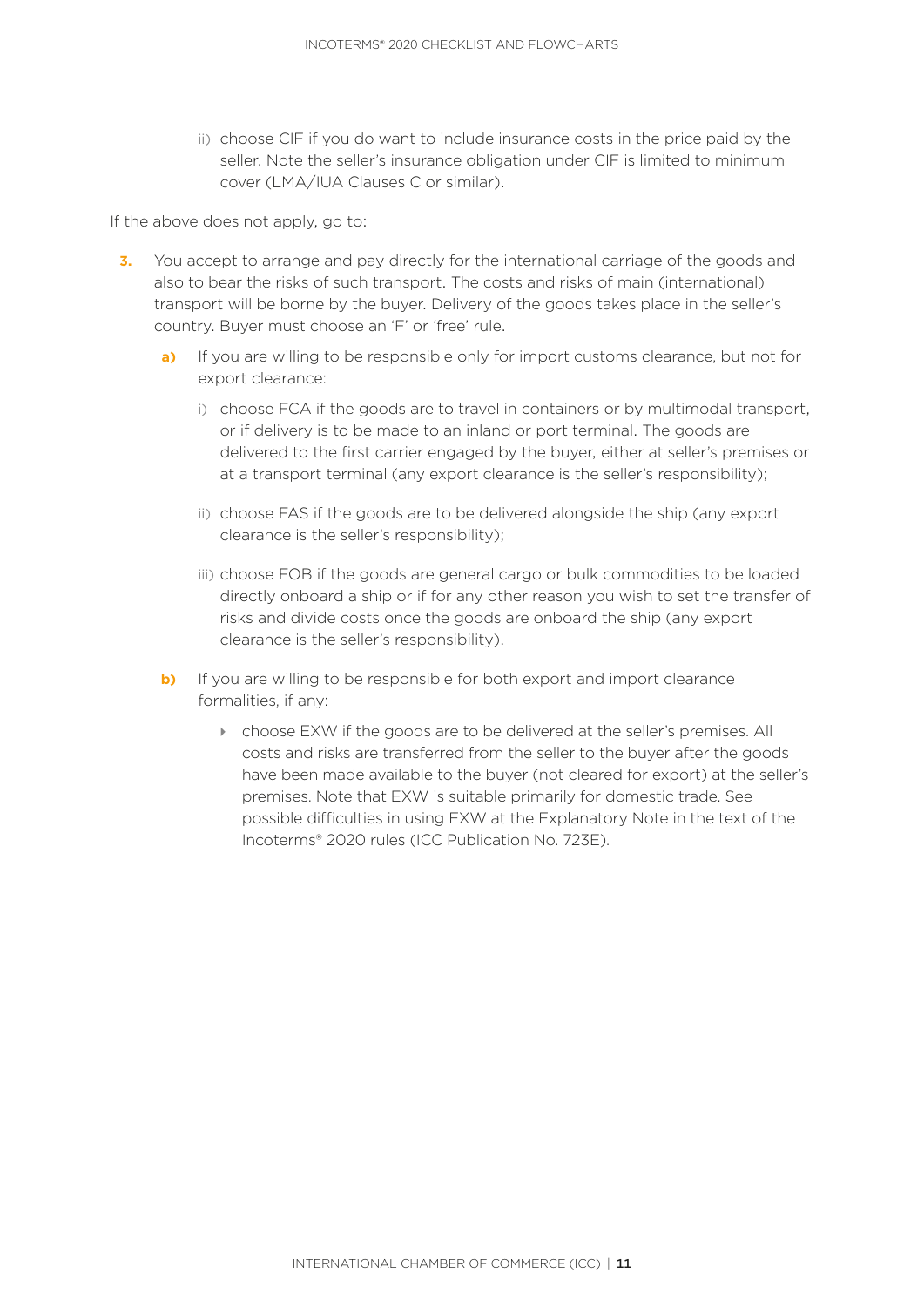CHAMBER<br>OF COMMERCE

The world business organization

2020 by the International

<span id="page-11-0"></span>

WARNING: This flow chart is not intended to be used alone and should<br>always be used in conjunction with the Incoterms® 2020 rule book.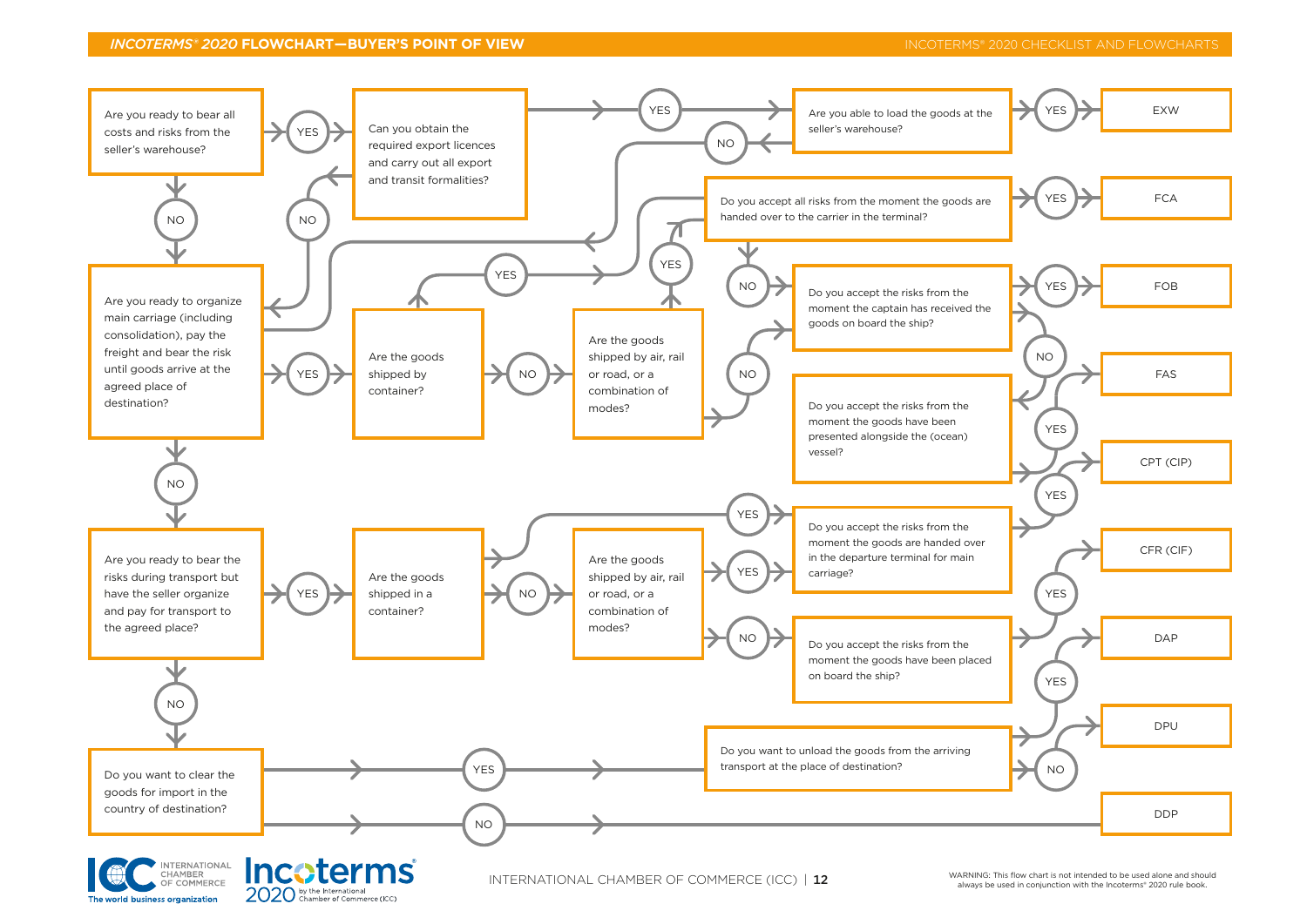# <span id="page-12-0"></span>*INCOTERMS®* PUBLICATIONS AND RESOURCES



## Incoterms® 2020

ICC Pub. No. 723E, €45 Also available bilingual English-French: €50

The Incoterms® rules provide specific guidance to individuals for import and export. This new edition includes updates that reflect today's ever-changing trade landscape.

Incoterms® 2020 is available in 28 languages.



## ICC Handbook on Transport and the Incoterms® 2020 Rules

ICC Pub. No. 806E, €59

This handbook has been developed to clarify multiple issues arising in the interrelation ation of contracts of carriage and the Incoterms® 2020 rules in contracts for the B2B sale of goods and help readers address the complex steps of today's logistics chains. When goods need to be transported from a seller to a buyer, in most cases an independent carrier is involved. Covering each of the 11 rules and reflecting sales when the buyer contracts or arranges for carriage and when the seller does so.

| TRANSPORT OBLIGATIONS.<br>Incoterms<br>OSTS AND RISKS<br>2020 by the President<br>Industry buyer's |     |                                                                                                                                                                                                                                                                                                                                                                                                                                                                            |  |
|----------------------------------------------------------------------------------------------------|-----|----------------------------------------------------------------------------------------------------------------------------------------------------------------------------------------------------------------------------------------------------------------------------------------------------------------------------------------------------------------------------------------------------------------------------------------------------------------------------|--|
| RULES FOR ANY MODE OR MODES OF TRANSPORT<br>Sollen                                                 |     |                                                                                                                                                                                                                                                                                                                                                                                                                                                                            |  |
| <b>EXW</b>                                                                                         |     | <b>best</b>                                                                                                                                                                                                                                                                                                                                                                                                                                                                |  |
| <b>FCA</b>                                                                                         |     | н.<br>$\frac{1}{2} \left( \frac{1}{2} \right)^2$                                                                                                                                                                                                                                                                                                                                                                                                                           |  |
|                                                                                                    |     | $\frac{1}{2} \left( \frac{1}{2} \right) \left( \frac{1}{2} \right) \left( \frac{1}{2} \right) \left( \frac{1}{2} \right) \left( \frac{1}{2} \right) \left( \frac{1}{2} \right) \left( \frac{1}{2} \right) \left( \frac{1}{2} \right) \left( \frac{1}{2} \right) \left( \frac{1}{2} \right) \left( \frac{1}{2} \right) \left( \frac{1}{2} \right) \left( \frac{1}{2} \right) \left( \frac{1}{2} \right) \left( \frac{1}{2} \right) \left( \frac{1}{2} \right) \left( \frac$ |  |
| CPT                                                                                                | 물소  | H                                                                                                                                                                                                                                                                                                                                                                                                                                                                          |  |
| <b>CIP</b>                                                                                         | 풀손  | ٠<br>$\frac{1}{2}$                                                                                                                                                                                                                                                                                                                                                                                                                                                         |  |
| <b>DAP</b>                                                                                         | 물건  | $=$                                                                                                                                                                                                                                                                                                                                                                                                                                                                        |  |
| <b>DPU</b>                                                                                         | 学士  | best.                                                                                                                                                                                                                                                                                                                                                                                                                                                                      |  |
| <b>DDP</b>                                                                                         | 霊之  |                                                                                                                                                                                                                                                                                                                                                                                                                                                                            |  |
| RULES FOR SEA AND INLAND<br><b>WATERWAY TRANSPO</b><br>Soller                                      |     |                                                                                                                                                                                                                                                                                                                                                                                                                                                                            |  |
| FAS                                                                                                | Đ   | п<br>×                                                                                                                                                                                                                                                                                                                                                                                                                                                                     |  |
| FOB                                                                                                | H   |                                                                                                                                                                                                                                                                                                                                                                                                                                                                            |  |
| CFR                                                                                                | ⊝   | $\sim$                                                                                                                                                                                                                                                                                                                                                                                                                                                                     |  |
| CIF<br>of Product                                                                                  | د⊃) |                                                                                                                                                                                                                                                                                                                                                                                                                                                                            |  |
| (e(t                                                                                               |     | to administrative this short is not interested to be used a<br>and meganities that the second company of the company of the company of the company of the company of the company of the company of the company of the company of the company of the company of the company of the company of                                                                                                                                                                               |  |

## Incoterms® 2020 Wall chart

Available free to download : https://[2go.iccwbo.org/incoterms-](https://2go.iccwbo.org/incoterms-2020-practical-free-wallchart.html)[2020-practical-free-wallchart.html](https://2go.iccwbo.org/incoterms-2020-practical-free-wallchart.html)

Ideal for easy referencing, this full colour illustrated poster outlines the responsibilities of buyers and sellers under each of the 11 Incoterms® rules.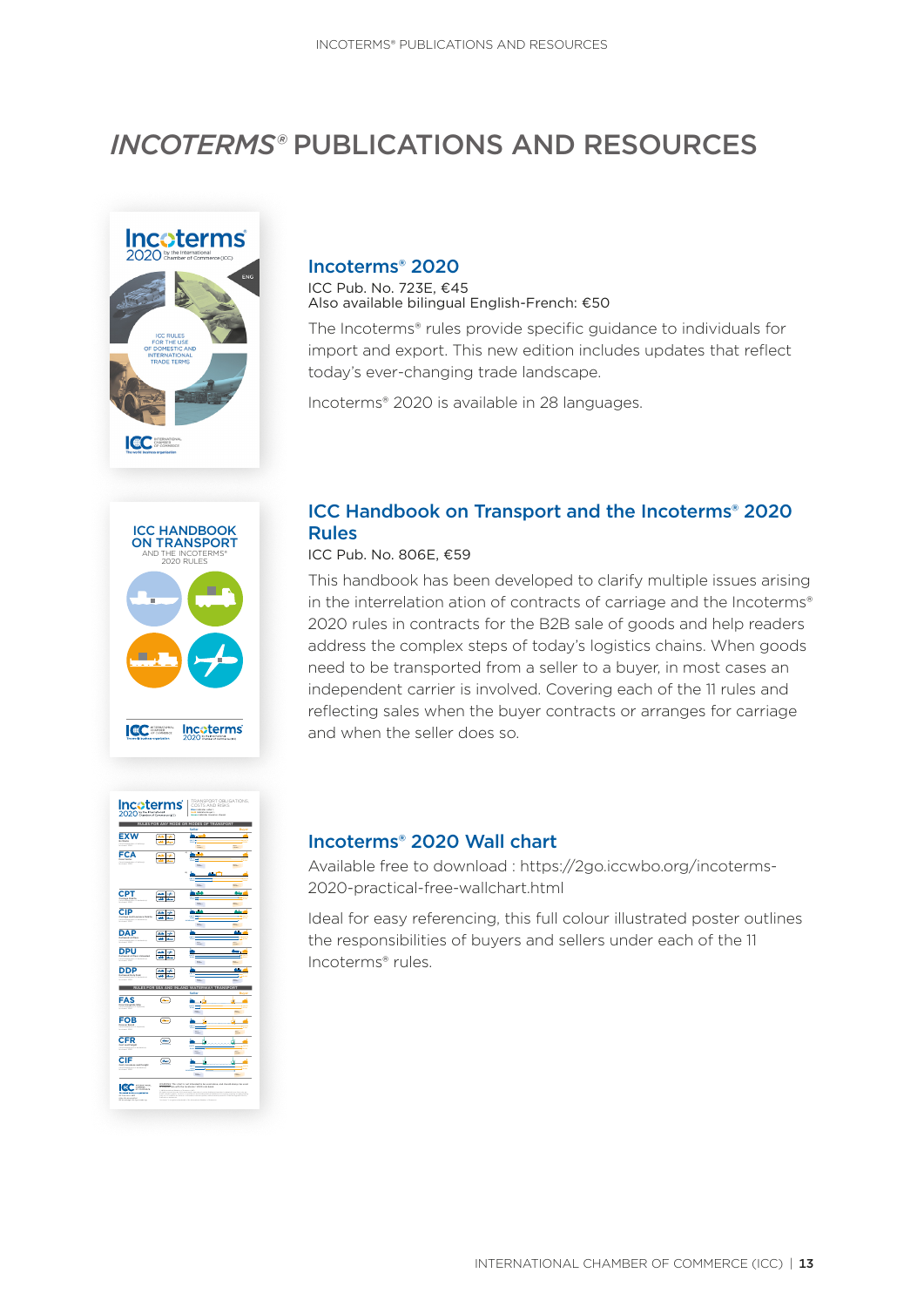

# Incoterms® App

ICC Pub. No. 806E, €59

In 2021, ICC Incoterms® 2020 app had a makeover: the app now makes it easier to understand which of the 11 Incoterms® rules to use and when.

The Incoterms® 2020 app is the only official tool from the world business organization that brings together essential news, information and insight regarding the commercial trade terms in one, easy-to-access location.

Nearly 70 000 downloads, so here are six reasons to download the app:

- ▶ Get descriptions of each of the 11 Incoterms® rules.
- $\triangleright$  Understand which trade term to include in your sales contracts, depending on the mode of transport.
- Connect with ICC's global network of experts to get advice on the most pressing Incoterms® rules questions facing your entreprise.
- $\triangleright$  Discover events and specialised trainings taking place worldwide.
- Read comprehensive up-to-date news coverage.
- **Shop added resources to help take your business global and** expand growth.

Available free of charge iOS and Android users

## All of our products are available at: <https://2go.iccwbo.org>